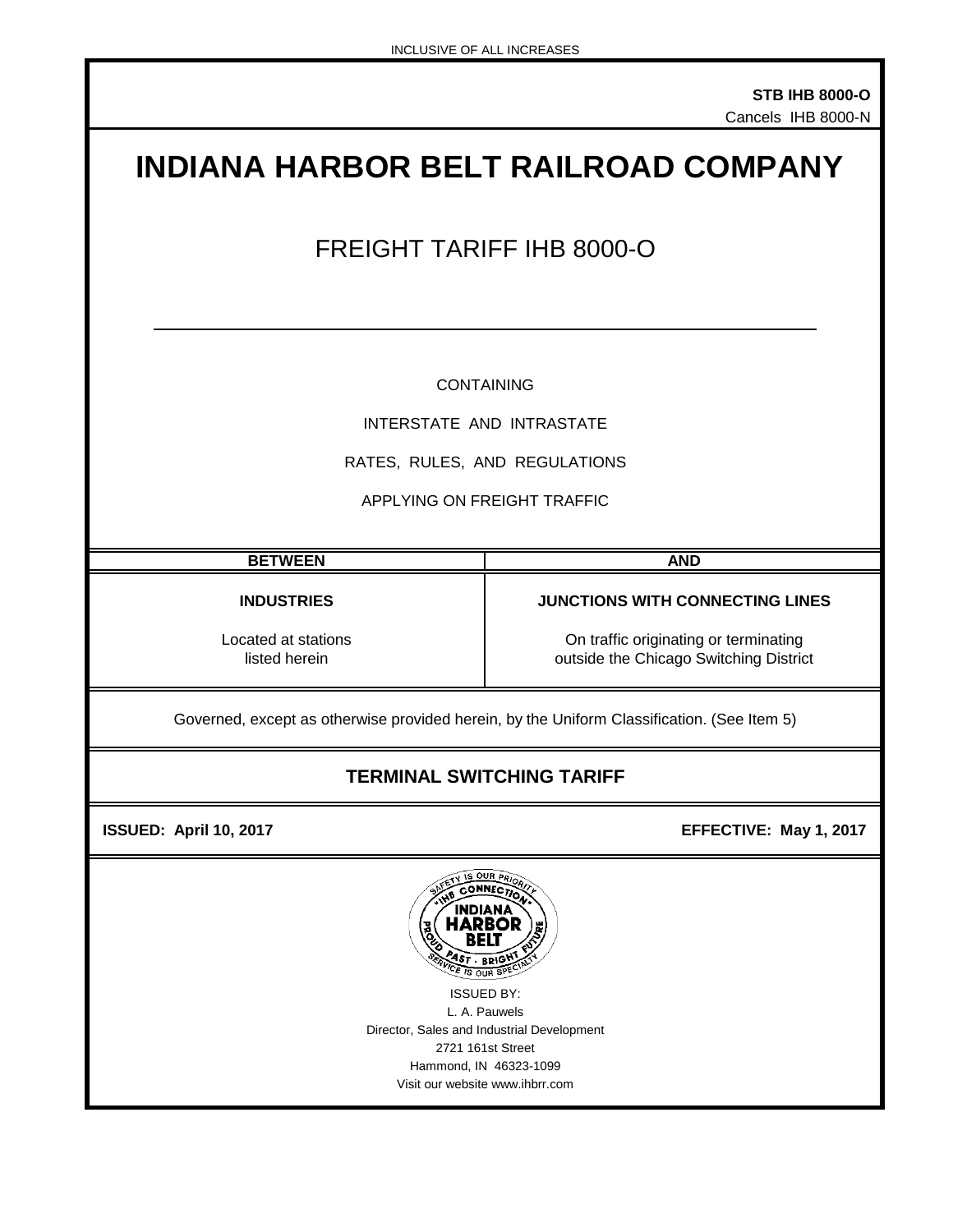| <b>TABLE OF CONTENTS</b>                                                                  |                    |             |                |
|-------------------------------------------------------------------------------------------|--------------------|-------------|----------------|
| <b>SUBJECT</b>                                                                            |                    | <b>ITEM</b> | <b>PAGE</b>    |
| ABBREVIATIONS, EXPLANATION OF                                                             |                    |             | $\overline{7}$ |
| ALTERNATION - CARLOAD RATES AND VARYING MINIMUM WEIGHTS                                   |                    |             | 4              |
| CAPACITIES AND DIMENSIONS OF CARS                                                         |                    |             | 4              |
| CHICAGO SWITCHING DISTRICT, DEFINITION OF                                                 |                    | 120         | 5              |
| <b>CONSECUTIVE NUMBERS</b>                                                                |                    | 40          | 4              |
| DEMURRAGE RULES AND CHARGES                                                               |                    | 110         | 5              |
| <b>EMPTY CARS, HANDLING OF</b>                                                            |                    | 130         | 5              |
| EXPLOSIVES, DANGEROUS ARTICLES                                                            |                    | 15          | 4              |
| GOVERNING CLASSIFICATION, DESCRIPTION OF                                                  |                    | 5           | 4              |
| INTRASTATE APPLICATION, ILLINOIS AND INDIANA                                              |                    | 160         | 5              |
| LIST OF CONNECTING LINES AT JUNCTIONS IN THE CHICAGO SWITCHING DISTRICT                   |                    |             | 3              |
| LIST OF INDUSTRIES LOCATED WITHIN THE CHICAGO SWITCHING DISTRICT & USE OF PRIVATE SIDINGS |                    | 140         | 5              |
| METHOD OF CANCELING ITEMS                                                                 |                    | 75          | 5              |
| NATIONAL SERVICE ORDER TARIFF                                                             |                    | 60          | 4              |
| NON APPLICATION OF TRANSIT                                                                |                    | 170         | 5              |
| NON APPLICATION OF UFC RULE 24                                                            |                    | 155         | 5              |
| <b>PAYMENT OF CHARGES</b>                                                                 |                    | 135         | 5              |
| PRIVATE CARS, DEFINITION OF                                                               |                    | 125         | 5              |
| RATES AND CHARGES                                                                         |                    |             | 6              |
| REFERENCE MARKS, EXPLANATION OF                                                           |                    |             | 7              |
| REFERENCE TO TARIFFS, ITEMS, NOTES, RULES ETC.                                            |                    | 20          | 4              |
| REGULATION AND DEREGULATION RATE INFORMATION                                              |                    | 165         | 5              |
| REISSUED MATTER IN SUPPLEMENTS, METHOD OF DENOTING                                        |                    |             | 5              |
| SHIPMENTS REQUIRING TWO OR MORE CARS                                                      |                    |             | 5              |
| STATION LISTS AND CONDITIONS                                                              |                    |             | 4              |
| STATIONS FROM, TO AND AT WHICH RATES APPLY                                                |                    |             | 2              |
| STRAIGHT OR MIXED CARLOADS                                                                |                    |             | 5              |
| TERMINAL OR TRANSIT PRIVILEGES OR SERVICES                                                |                    |             | 4              |
| TRANSFER BETWEEN CONNECTING CARRIERS                                                      |                    |             | 4              |
| ALPHABETICAL LIST OF STATIONS FROM AND TO WHICH RATES APPLY                               |                    |             |                |
| Alsip, IL                                                                                 | Grasselli, IN      |             |                |
| Argo, IL<br>Hammond, IN                                                                   |                    |             |                |
| Bellwood, IL                                                                              | Indiana Harbor, IN |             |                |
|                                                                                           |                    |             |                |
| Blue Island, IL                                                                           | Kensington, IL     |             |                |
| Bridgeview, IL                                                                            | La Grange, IL      |             |                |
| Broadview, IL                                                                             | Mc Cook, IL        |             |                |
| Burnham, IL<br>Melrose Park, IL                                                           |                    |             |                |
| Calumet City, IL<br>Norpaul, IL                                                           |                    |             |                |
| Chicago, Ridge, IL<br>North Hammond, IN                                                   |                    |             |                |
| Dolton, IL<br>Osborn, IN                                                                  |                    |             |                |
|                                                                                           |                    |             |                |
| East Chicago, IN<br>Riverdale, IL                                                         |                    |             |                |
| Roby, IN<br>Franklin Park, IL                                                             |                    |             |                |
| South Chicago, IL<br>Gary, IN                                                             |                    |             |                |
| Gibson, IN<br>Whiting, IN                                                                 |                    |             |                |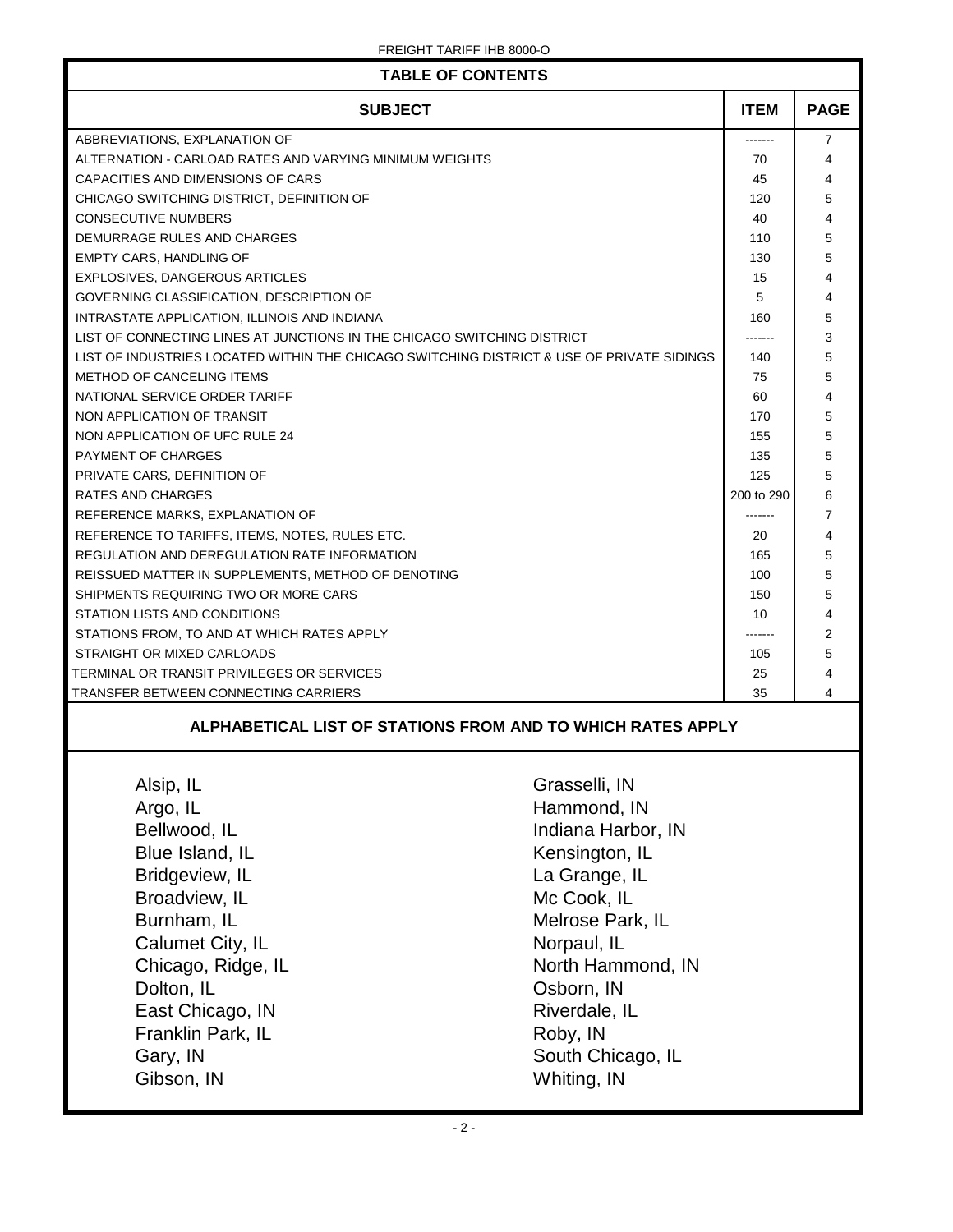| LIST OF CONNECTING LINES AND JUNCTION POINTS |                                   |                                                                                                   |  |
|----------------------------------------------|-----------------------------------|---------------------------------------------------------------------------------------------------|--|
|                                              | RAILROAD (see Note below)         | <b>JUNCTION (Alternate Name)</b>                                                                  |  |
| <b>BNSF</b>                                  | <b>BNSF Railway Company</b>       | Blue Island, IL                                                                                   |  |
|                                              |                                   | Gibson, IN                                                                                        |  |
|                                              |                                   | La Grange (Congress Park), IL                                                                     |  |
|                                              |                                   | McCook, IL                                                                                        |  |
| <b>BOCT</b>                                  | Baltimore & Ohio Chicago Terminal | Blue Island, IL                                                                                   |  |
| <b>BRC</b>                                   | Belt Railway Company of Chicago   | Argo, IL                                                                                          |  |
| <b>CFE</b>                                   | Chicago, Fort Wayne and Eastern   | Blue Island, IL                                                                                   |  |
| <b>CIC</b>                                   | Cedar Rapids and Iowa City        | Argo, IL (via BRC)                                                                                |  |
| <b>CLCY</b>                                  | <b>Chessie Logistics Company</b>  | Thompson, IL                                                                                      |  |
| <b>CN</b>                                    | Canadian National Railway         | Blue Island, IL                                                                                   |  |
|                                              |                                   | Broadview, IL                                                                                     |  |
|                                              |                                   | Gibson, IN                                                                                        |  |
|                                              |                                   | Indiana Harbor, IN                                                                                |  |
|                                              |                                   | Riverdale (Highlawn), IL                                                                          |  |
|                                              |                                   | Norpaul (Schiller Park), IL                                                                       |  |
| <b>CPRS</b>                                  | Canadian Pacific Railway          | Blue Island, IL                                                                                   |  |
|                                              |                                   | Gibson, IN                                                                                        |  |
|                                              |                                   | Norpaul (Bensenville), IL                                                                         |  |
| CRL                                          | Chicago Rail Link                 | Blue Island, IL                                                                                   |  |
| <b>CSS</b>                                   | Chicago SouthShore & South Bend   | Burnham, IL                                                                                       |  |
| <b>CSXT</b>                                  | <b>CSX Transportation</b>         | Blue Island, IL                                                                                   |  |
|                                              |                                   | East Chicago (Indiana Harbor), IN                                                                 |  |
|                                              |                                   | Gibson, IN                                                                                        |  |
| <b>GRW</b>                                   | Gary Railway                      | Indiana Harbor, IN                                                                                |  |
| <b>IAIS</b>                                  | Iowa Interstate Railroad          | Blue Island, IL                                                                                   |  |
| <b>INRD</b>                                  | Indiana Railroad                  | Argo, IL (via BRC)                                                                                |  |
| <b>NS</b>                                    | Norfolk Southern Railway          | Blue Island, IL                                                                                   |  |
|                                              |                                   | Burnham (Calumet Yard), IL                                                                        |  |
|                                              |                                   | Burns Harbor, IN                                                                                  |  |
|                                              |                                   | Gibson, IN                                                                                        |  |
|                                              |                                   | Indiana Harbor, IN                                                                                |  |
|                                              |                                   | Osborn, IN                                                                                        |  |
| <b>SCIH</b>                                  | South Chicago and Indiana Harbor  | Argo, IL (via BRC)                                                                                |  |
| UP                                           | <b>Union Pacific Railroad</b>     | Argo, IL                                                                                          |  |
|                                              |                                   | Blue Island (Dolton), IL                                                                          |  |
|                                              |                                   | Norpaul (Proviso), IL                                                                             |  |
| <b>WSOR</b>                                  | Wisconsin & Southern Railroad     | Argo, IL (via BRC)                                                                                |  |
|                                              |                                   | NOTE: In connection with some carriers, multiple junctions exist for the purpose of interchanging |  |

 different Origin/Destination traffic as dictated by operating agreements between the IHB and that carrier, those routings are subject to change.

When junctions are used for rate making purposes in this tariff, and multiple junctions for a carrier exist, the junction to apply is the junction of actual route of movement.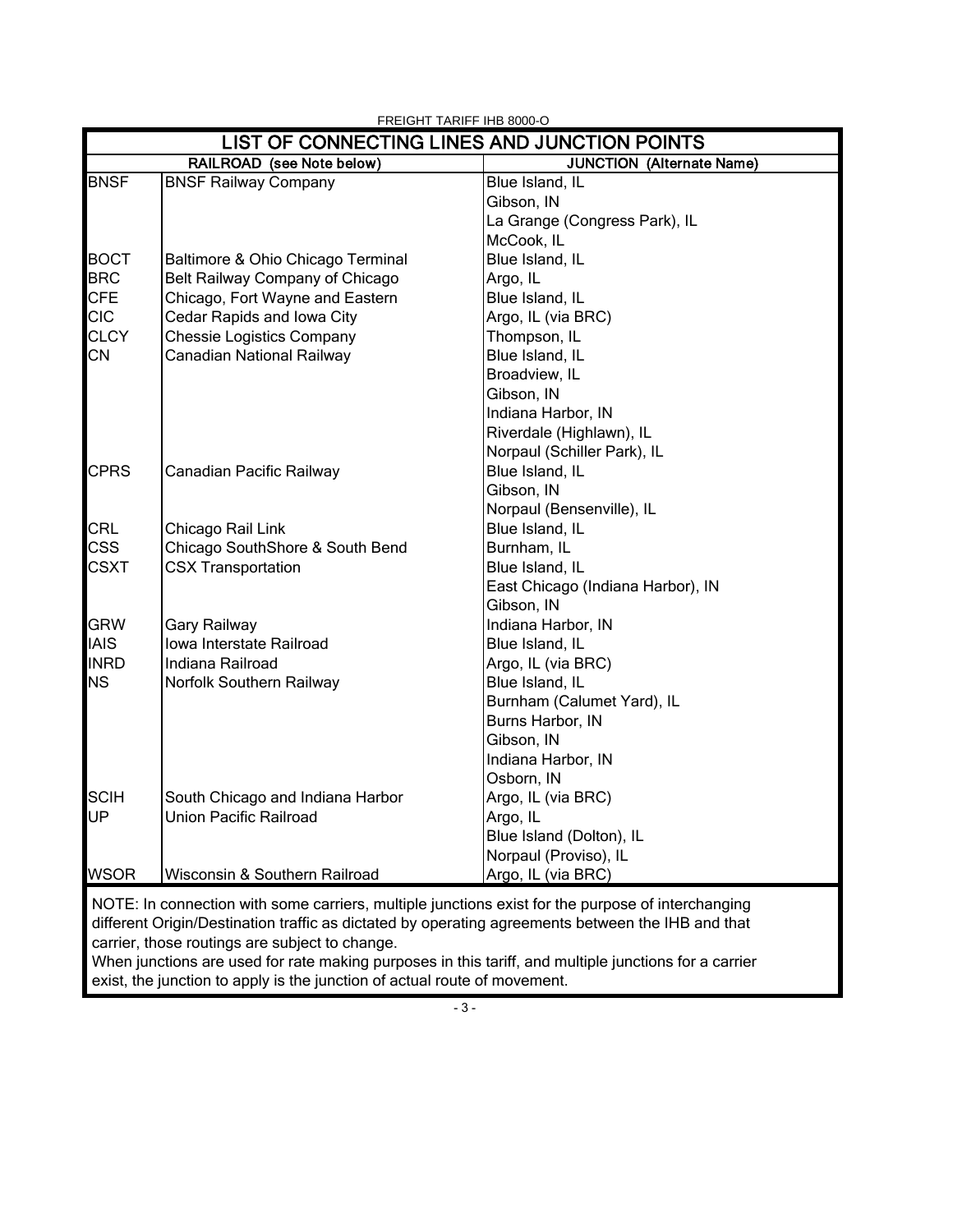| RULES AND OTHER GOVERNING PROVISIONS                                                      |                                                                  |                                                                                                                                                                                                                                                                                                                                                                                                                                                                                                                                                                                                                                                                                                                                                                                                                                                                                              |  |
|-------------------------------------------------------------------------------------------|------------------------------------------------------------------|----------------------------------------------------------------------------------------------------------------------------------------------------------------------------------------------------------------------------------------------------------------------------------------------------------------------------------------------------------------------------------------------------------------------------------------------------------------------------------------------------------------------------------------------------------------------------------------------------------------------------------------------------------------------------------------------------------------------------------------------------------------------------------------------------------------------------------------------------------------------------------------------|--|
| <b>GENERAL RULES AND REGULATIONS</b>                                                      |                                                                  |                                                                                                                                                                                                                                                                                                                                                                                                                                                                                                                                                                                                                                                                                                                                                                                                                                                                                              |  |
| <b>ITEM</b>                                                                               | <b>SUBJECT</b>                                                   | <b>APPLICATION</b>                                                                                                                                                                                                                                                                                                                                                                                                                                                                                                                                                                                                                                                                                                                                                                                                                                                                           |  |
| 5                                                                                         | DESCRIPTION OF<br><b>GOVERNING</b><br>CLASSIFICATION             | The term "Uniform Classification" or "UFC" when used in tariff means Tariff UFC 6000-Series,<br>National Railroad Freight Committee, Agent.                                                                                                                                                                                                                                                                                                                                                                                                                                                                                                                                                                                                                                                                                                                                                  |  |
| 10                                                                                        | <b>STATION LISTS</b><br>AND CONDITIONS                           | This tariff is governed by Tariff OPSL 6000-Series, Station List Publishing Company, Agent, to the<br>extent shown below:<br>PREPAY REQUIREMENTS AND STATIONS CONDITIONS<br>(A) For additions and abandonment of stations, and except as otherwise shown herein, for prepay<br>requirements, changes in names of stations, restrictions as to acceptance or delivery of freight<br>and changes in station facilities.<br>When a station is abandoned as of a date specified in the above named tariff, the rates from and<br>to such station as published in this tariff are inapplicable on and after that date.<br><b>GEOGRAPHICAL LIST OF STATIONS</b><br>(B) For geographical locations of stations referred to in this tariff by station numbers.<br><b>STATION NUMBERS</b><br>(C) For the identification of stations when stations are shown or referred to by numbers in this tariff. |  |
| 15                                                                                        | EXPLOSIVES,<br><b>DANGEROUS</b><br><b>ARTICLES</b>               | For rules and regulations governing the transportation of explosives and other dangerous articles,<br>specifications for shipping containers, and restrictions governing the acceptance and transportation<br>of explosives and other dangerous articles, see Tariff BOE 6000-Series, AAR, Bureau of Explosives.                                                                                                                                                                                                                                                                                                                                                                                                                                                                                                                                                                             |  |
| 20                                                                                        | REFERENCE TO<br>TARIFFS, ITEMS,<br>NOTES, RULES, ETC.            | Where reference is made in this tariff to tariffs, items, notes, rules, etc., such references are<br>continuous and include supplements to and successive issues of such tariffs and reissues of<br>such items, notes, rules, etc.                                                                                                                                                                                                                                                                                                                                                                                                                                                                                                                                                                                                                                                           |  |
| 25                                                                                        | <b>TERMINAL</b><br>PRIVILEGES OR<br><b>SERVICES</b>              | Shipments made under the rates contained in this tariff are not entitled to terminal services and<br>privileges, and are subject to the charges, allowances, rules and regulations legally applicable<br>therein, as provided in separately published, lawfully filed tariffs.<br><b>EXCEPTIONS</b><br>(1) When provisions of this tariff specifically cover any such charge, allowance, rule or<br>regulations, corresponding or conflicting provisions in such separate tariffs will not apply.<br>(2) Charges named herein accrue solely to the IHB Railroad. Charges of terminal switch carriers<br>at origin or destination are in addition to the rates and charges named herein.                                                                                                                                                                                                      |  |
| 35                                                                                        | TRANSFER BETWEEN<br><b>CONNECTING</b><br>CARRIERS                | The rates published herein do not include charges for switching, drayage or other transfer<br>services at intermediate interchange points.                                                                                                                                                                                                                                                                                                                                                                                                                                                                                                                                                                                                                                                                                                                                                   |  |
| 40                                                                                        | CONSECUTIVE<br><b>NUMBERS</b>                                    | Where consecutive numbers are represented in this tariff by the first and last numbers connected<br>by the word "to" or hyphen they will be understood to include both of the numbers shown.<br>If the first number only bears a reference mark, such reference mark also applies to the last<br>number shown and to all numbers between the first and last numbers.                                                                                                                                                                                                                                                                                                                                                                                                                                                                                                                         |  |
| 45                                                                                        | CAPACITIES<br><b>AND</b><br><b>DIMENSIONS</b><br>OF CARS         | (1) For general dimensions and capacities of cars, see The Official<br>Railway Equipment Register, R.E.R. Publishing Corporation, Agent.<br>(2) Cars may not be loaded in excess of the maximum load limit stenciled on the car.                                                                                                                                                                                                                                                                                                                                                                                                                                                                                                                                                                                                                                                             |  |
| 60                                                                                        | NATIONAL SERVICE<br><b>ORDER TARIFF</b>                          | This tariff is subject to provisions of various Surface Transportation Board Service Orders and<br>General Permits as shown in Tariff NSO 6100-Series.                                                                                                                                                                                                                                                                                                                                                                                                                                                                                                                                                                                                                                                                                                                                       |  |
| 65                                                                                        | <b>FUEL</b><br><b>SURCHARGE</b>                                  | Fuel surcharge application cancelled effective August 1st, 2008                                                                                                                                                                                                                                                                                                                                                                                                                                                                                                                                                                                                                                                                                                                                                                                                                              |  |
| 70                                                                                        | ALTERNATION -<br>CARLOAD RATES<br>AND VARYING<br>MINIMUM WEIGHTS | When two or more carload rates are provided in the same rate item for application on the same<br>commodity from and to the same points, apply that rate which results in the lowest charge based<br>upon the actual or authorized estimated weight of the shipment, but not less than the minimum<br>published in connection with the rate used.                                                                                                                                                                                                                                                                                                                                                                                                                                                                                                                                             |  |
| For explanation of abbreviations and reference marks, see concluding page of this tariff. |                                                                  |                                                                                                                                                                                                                                                                                                                                                                                                                                                                                                                                                                                                                                                                                                                                                                                                                                                                                              |  |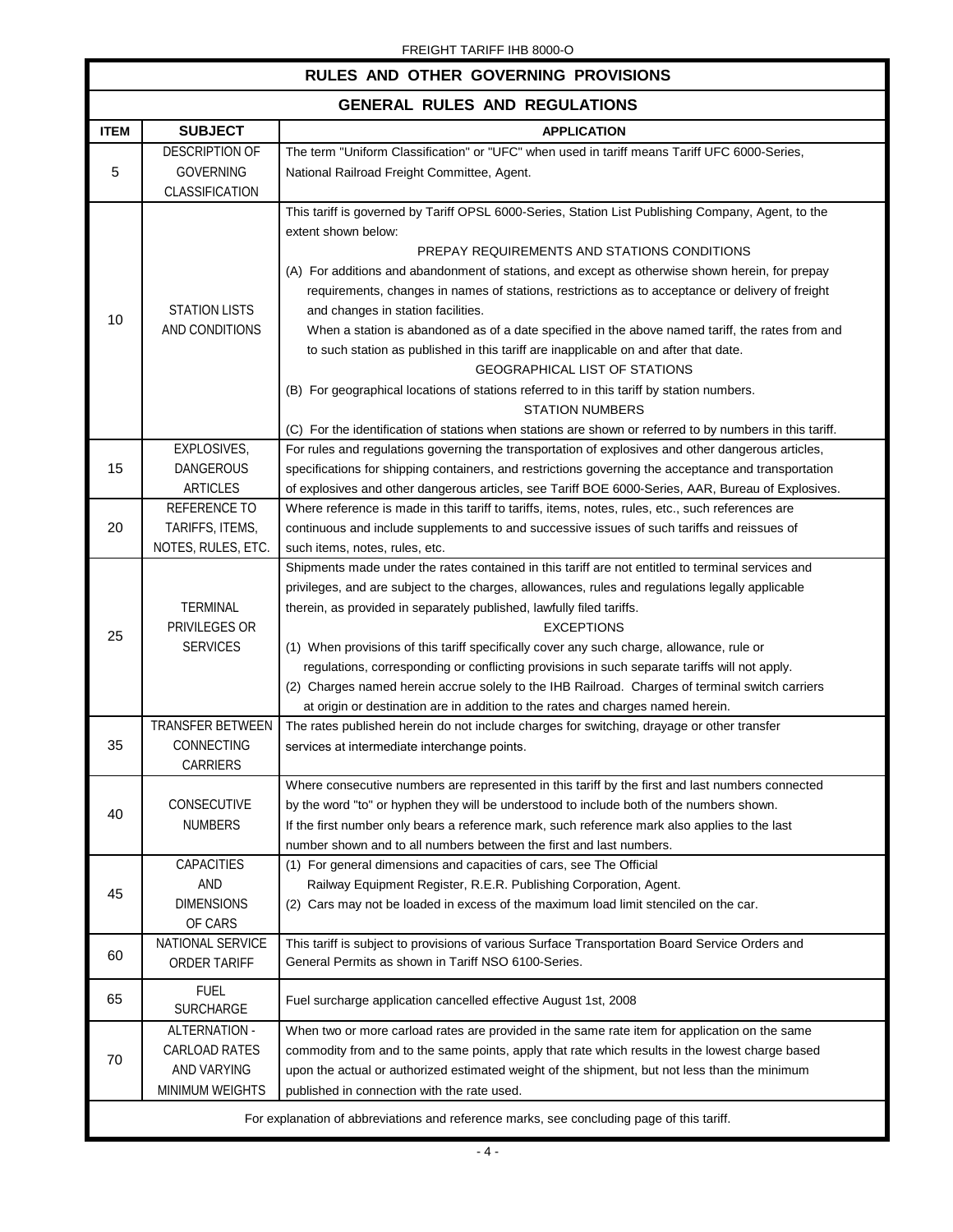| RULES AND OTHER GOVERNING PROVISIONS |                                                                                           |                                                                                                                                                                                                                                                                                                                                                                                                                                                                                                                                                                                      |  |
|--------------------------------------|-------------------------------------------------------------------------------------------|--------------------------------------------------------------------------------------------------------------------------------------------------------------------------------------------------------------------------------------------------------------------------------------------------------------------------------------------------------------------------------------------------------------------------------------------------------------------------------------------------------------------------------------------------------------------------------------|--|
| <b>GENERAL RULES AND REGULATIONS</b> |                                                                                           |                                                                                                                                                                                                                                                                                                                                                                                                                                                                                                                                                                                      |  |
| <b>ITEM</b>                          | <b>SUBJECT</b>                                                                            | <b>APPLICATION</b>                                                                                                                                                                                                                                                                                                                                                                                                                                                                                                                                                                   |  |
| 75                                   | METHOD OF<br><b>CANCELING ITEMS</b>                                                       | As this tariff is supplemented, items with letter suffixes cancel correspondingly numbered<br>items in the original tariff or in a prior supplement. Letter suffixes will be used in alphabetical<br>sequence starting with A. EXAMPLE: Item 5-A cancels Item 5, and Item 10-B cancels Item 10-A<br>in a prior supplement, which in turn cancelled Item 10.                                                                                                                                                                                                                          |  |
|                                      | METHOD OF                                                                                 | Each supplement issued will contain all changes made since the last reissue of the tariff.                                                                                                                                                                                                                                                                                                                                                                                                                                                                                           |  |
| 100                                  | <b>DENOTING</b><br><b>REISSUED MATTER</b><br>IN SUPPLEMENTS                               | To determine if the correct item is being cited refer to the last reissue of the tariff and the latest<br>supplement to that reissue where the change is first listed. To determine its original<br>effective date, consult the supplement in which the reissued matter first became effective.                                                                                                                                                                                                                                                                                      |  |
|                                      | <b>STRAIGHT OR</b>                                                                        | Where individual commodity descriptions herein include two or more articles subject to the same                                                                                                                                                                                                                                                                                                                                                                                                                                                                                      |  |
| 105                                  | <b>MIXED</b><br>CARLOADS                                                                  | carload rates, such rates are applicable upon straight or mixed carload shipments of the articles<br>named, unless otherwise specifically indicated therein.                                                                                                                                                                                                                                                                                                                                                                                                                         |  |
|                                      |                                                                                           | SPECIAL RULES AND REGULATIONS -- UNLIMITED                                                                                                                                                                                                                                                                                                                                                                                                                                                                                                                                           |  |
| <b>ITEM</b>                          | <b>SUBJECT</b>                                                                            | <b>APPLICATION</b>                                                                                                                                                                                                                                                                                                                                                                                                                                                                                                                                                                   |  |
| 110                                  | DEMURRAGE<br><b>RULES AND</b><br><b>CHARGES</b>                                           | Freight transported in connection with this tariff will be subject to current car demurrage rules<br>and charges as provided in Tariff STB IHB 6004-Series. These charges will be in addition to the<br>charges named herein.                                                                                                                                                                                                                                                                                                                                                        |  |
|                                      | <b>DEFINITION</b>                                                                         | The term "Chicago Switching District" as used in this tariff shall incorporate the Chicago                                                                                                                                                                                                                                                                                                                                                                                                                                                                                           |  |
| 120                                  | OF CHICAGO                                                                                | Switching District as defined in Tariff WTL 8020-Series.                                                                                                                                                                                                                                                                                                                                                                                                                                                                                                                             |  |
|                                      | SWITCHING DISTRICT                                                                        |                                                                                                                                                                                                                                                                                                                                                                                                                                                                                                                                                                                      |  |
| 125                                  | <b>DEFINITION OF</b><br>PRIVATE CARS                                                      | The term "Private Cars" as used in this tariff is a car bearing other than railroad reporting marks.                                                                                                                                                                                                                                                                                                                                                                                                                                                                                 |  |
| 130                                  | <b>HANDLING OF EMPTY</b><br>CARS                                                          | When a loaded car is handled in switch movement, the empty car will be given one free switch<br>movement. For other movements of empty cars, the charge will be the same as applied to loaded<br>cars, except as otherwise provided.                                                                                                                                                                                                                                                                                                                                                 |  |
| 135                                  | PAYMENT OF<br><b>CHARGES</b>                                                              | Switching rates named in this tariff must be prepaid or satisfactory arrangements made to insure<br>payment.                                                                                                                                                                                                                                                                                                                                                                                                                                                                         |  |
| 140                                  | LIST OF<br>INDUSTRIES AND USE<br>OF PRIVATE SIDINGS                                       | For list of industries located at stations on the IHB within the Chicago Switching District,<br>contact an IHB representative.<br>(a) When change in name of firm or industry or change in ownership occurs, the switching<br>charge as shown in tariff will apply in connection with successor at same location.<br>(b) The rates named herein to or from industries with private siding will also apply on traffic for<br>other parties using such facilities for traffic connected with the business of the party listed,<br>the same as for the party having the private siding. |  |
|                                      | <b>SHIPMENTS</b>                                                                          | Shipments requiring two or more cars for their transportation will be charged for at the rates                                                                                                                                                                                                                                                                                                                                                                                                                                                                                       |  |
| 150                                  | <b>REQUIRING</b>                                                                          | named for each car.                                                                                                                                                                                                                                                                                                                                                                                                                                                                                                                                                                  |  |
|                                      | TWO OR MORE CARS<br><b>NON APPLICATION</b>                                                | <b>EXCEPTION:</b> Idler cars, see item 270.<br>Unless otherwise specifically provided, rates in this tariff are not subject to Rule 24 of the UFC                                                                                                                                                                                                                                                                                                                                                                                                                                    |  |
| 155                                  | OF UFC RULE 24                                                                            | nor exceptions thereto, nor any other provision that permits the use of more than one car.                                                                                                                                                                                                                                                                                                                                                                                                                                                                                           |  |
| 160                                  | <b>INTRA-STATE</b><br>APPLICATION                                                         | Except where expressly provided to the contrary, this tariff also applies to Intrastate traffic in the<br>states of Illinois and Indiana.                                                                                                                                                                                                                                                                                                                                                                                                                                            |  |
| 165                                  | REGULATED AND<br>DEREGULATED<br>RATE<br><b>INFORMATION</b>                                | This publication names rates, some of which are subject to regulation by the STB, and some of<br>which are not subject to STB regulation. Rates included in this publication which are not subject<br>to STB regulation are included for the sole purpose of providing rate information and are subject<br>to increases as may be provided by publication in this Tariff.                                                                                                                                                                                                            |  |
| 170                                  | NON APPLICATION OF<br><b>TRANSIT</b>                                                      | Rates in this tariff are not subject to transit privileges of any kind, including stopping in transit<br>for completion of loading or partial unloading.                                                                                                                                                                                                                                                                                                                                                                                                                             |  |
|                                      | For explanation of abbreviations and reference marks, see concluding page of this tariff. |                                                                                                                                                                                                                                                                                                                                                                                                                                                                                                                                                                                      |  |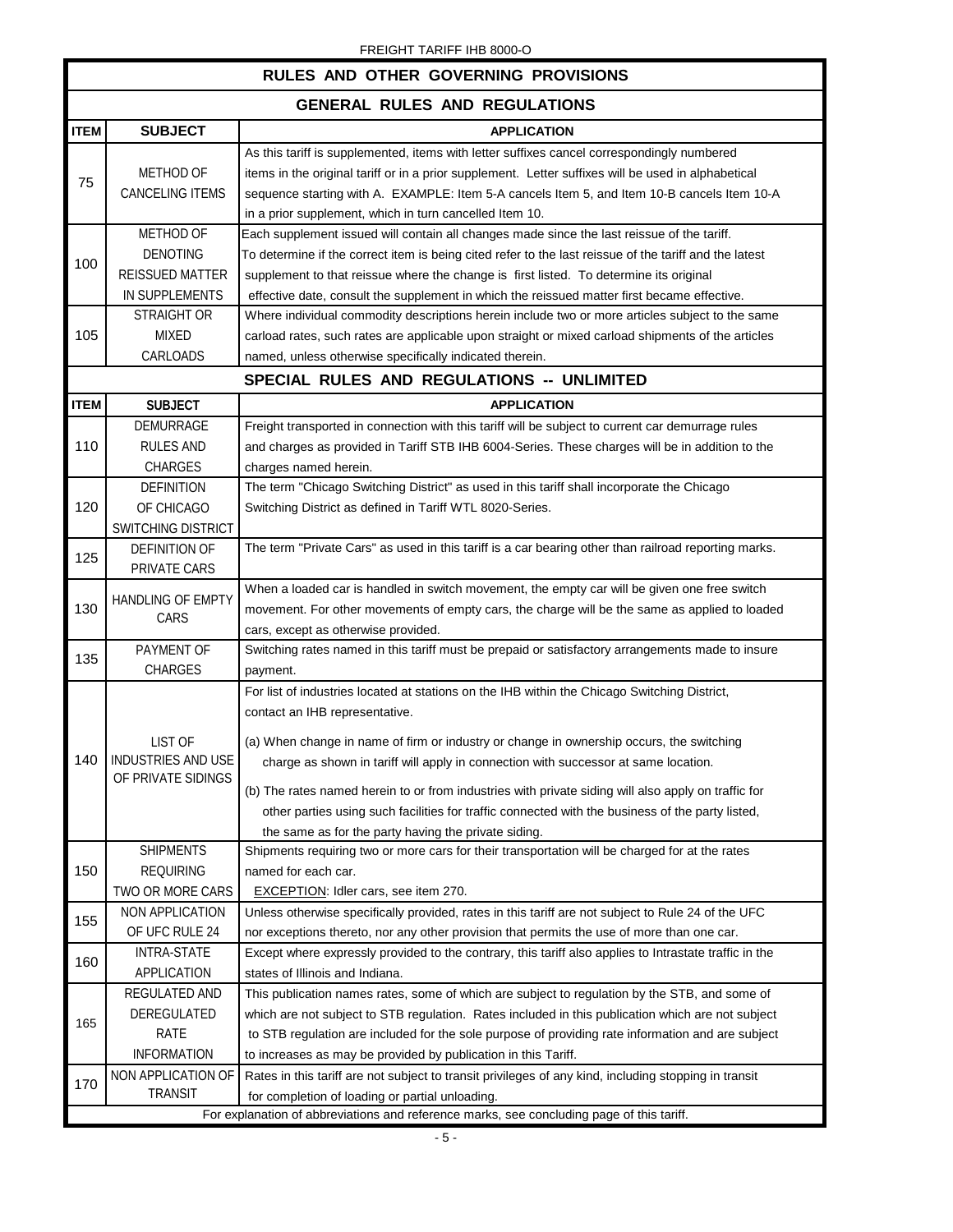| RATES AND CHARGES (stated in dollars per car) |                   |                  |                                                                                                 |              |               |  |
|-----------------------------------------------|-------------------|------------------|-------------------------------------------------------------------------------------------------|--------------|---------------|--|
|                                               |                   |                  | <b>APPLICATION</b>                                                                              |              |               |  |
| <b>ITEM</b>                                   | <b>BETWEEN</b>    | <b>AND</b>       | <b>COMMODITY</b>                                                                                | <b>RATES</b> |               |  |
| 200                                           |                   |                  | ALL FREIGHT,<br>except as provided in Items 205 through 290                                     | \$660        |               |  |
|                                               |                   |                  | <b>COMMODITY EXCEPTIONS</b>                                                                     |              |               |  |
|                                               |                   |                  | Flour or Other Grain Mill Products STCC 20-411, 413 or 419-xx                                   |              |               |  |
|                                               |                   |                  | Prepared Feed Animal STCC 20-421-xx                                                             |              |               |  |
|                                               |                   |                  | Corn Syrup STCC 20-461-xx                                                                       |              |               |  |
|                                               |                   |                  | Corn Starch STCC 20-462-xx                                                                      |              |               |  |
|                                               |                   |                  | Corn Sugar STCC 20-463-xx                                                                       |              |               |  |
|                                               |                   |                  | Dextrine STCC 20-464-xx                                                                         |              |               |  |
| 205                                           |                   |                  | Fatty Acids STCC 28-994-xx                                                                      | \$600        |               |  |
|                                               |                   |                  | Tinmill Products STCC 33-127-xx                                                                 |              |               |  |
|                                               |                   |                  | Chemical or Petroleum Waste, Including Spent STCC 40-251-xx                                     |              |               |  |
|                                               |                   |                  | Class 3 Flammable Liquids STCC 49-081-xx                                                        |              |               |  |
|                                               |                   |                  | 6.1 Poisonous Materials and other 6.1 Commodities STCC 49-215-xx                                |              |               |  |
|                                               |                   |                  | Class 8 Corrosive Material STCC 49-300-xx                                                       |              |               |  |
|                                               |                   |                  | Corrosive Liquid Acidic Inorganic 49-314-xx                                                     |              |               |  |
|                                               |                   |                  | Corrosive Liquid NOS 49-323-xx                                                                  |              |               |  |
|                                               |                   |                  | Coal, Anthracite or Bituminous STCC 11-1xx-xx or 11-2xx-xx                                      |              |               |  |
|                                               |                   |                  | Corn Germ STCC 20-467-30                                                                        |              |               |  |
|                                               |                   |                  | Pulp Paper or Allied Products STCC 26-xxx-xx                                                    |              |               |  |
|                                               | <b>INDUSTRIES</b> | <b>IHB</b>       | Coke Produced from Coal or Petroleum Coke STCC 29-91x-xx                                        |              |               |  |
| 210                                           | Located at        | <b>JUNCTIONS</b> | Structural Clay Products STCC 32-5xx-xx                                                         | \$580        |               |  |
|                                               | all Stations      | <b>WITH</b>      | Wheels, Locomotive STCC 37-426-xx                                                               |              |               |  |
|                                               | on the IHB as     | CONNECTING       | Wheels, Railroad Car STCC 37-413-xx                                                             |              |               |  |
|                                               | listed herein     | <b>LINES</b>     | Paper Waste or Scrap STCC 40-241-xx                                                             |              |               |  |
|                                               |                   |                  | Flammable Gases STCC 49-057-xx                                                                  |              |               |  |
|                                               |                   |                  | <b>ALL FREIGHT, to or from Team Tracks.</b>                                                     |              |               |  |
| 215                                           |                   |                  | <b>DIMENSIONAL SHIPMENTS, exceeding height,</b>                                                 |              |               |  |
|                                               |                   |                  | width, or maximum gross weight restrictions as<br>published in the "Railway Line Clearances"    | \$1,100      |               |  |
|                                               |                   |                  | publication.                                                                                    |              |               |  |
|                                               |                   |                  |                                                                                                 |              |               |  |
| 240                                           |                   |                  | <b>EMPTY RAIL CARS, handled in commercial service.</b>                                          | \$250        |               |  |
|                                               |                   |                  | GRAIN (STCC 01-1xx-xx), Viz.: Soybeans, wheat,                                                  |              |               |  |
| 250                                           |                   |                  | barley, corn, rye and buckwheat.                                                                | \$450        |               |  |
|                                               |                   |                  | Will also apply on grain dust and grain screenings<br>(grain screened from the original grain). |              |               |  |
|                                               |                   |                  | <b>UNIT GRAIN, as described in Item 250:</b>                                                    |              |               |  |
|                                               |                   |                  | Charges assessed on not less than 15 Cars                                                       | \$260        | $\circled{1}$ |  |
| 260                                           |                   |                  | UNIT GRAIN, as described in Item 250:<br>Charges assessed on not less than 25 Cars              | \$195        | $\circled{1}$ |  |
|                                               |                   |                  |                                                                                                 |              |               |  |
|                                               |                   |                  | <b>UNIT GRAIN, as described in Item 250:</b><br>Charges assessed on not less than 50 Cars       | \$135        | $\circled{1}$ |  |
| 270                                           |                   |                  | <b>IDLER CARS</b> , on which no part of the load rests.                                         | \$350        |               |  |
|                                               |                   |                  | Rate is in addition to the rate and minimum applicable to the loaded car(s).                    |              |               |  |
| 290                                           |                   |                  | LOCOMOTIVES, moving on own wheels.<br>Rate is per locomotive.                                   | \$1,100      |               |  |